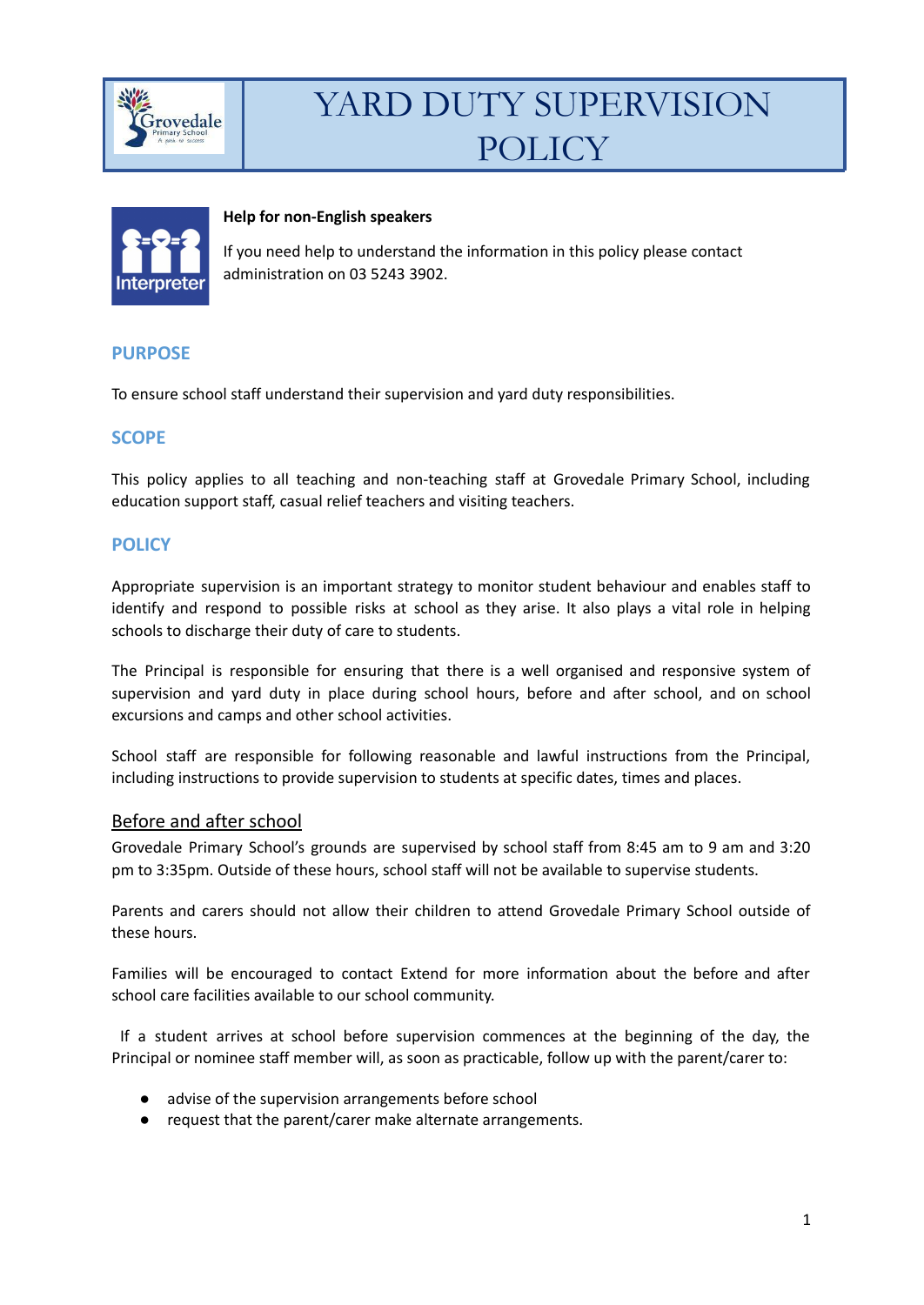

If a student is not collected before supervision finishes at the end of the day, the Principal or nominee staff member will consider whether it is appropriate to:

- attempt to contact the parents/carers
- attempt to contact the emergency contacts
- place the student in an out of school hours care program (if available and the parent consents)
- contact Victoria Police and/or Child Protection to arrange for the supervision, care and protection of the student.

#### Yard duty

All staff at Grovedale Primary School are expected to assist with yard duty supervision and will be included in the weekly roster.

The Assistant Principal is responsible for preparing and communicating the yard duty roster on a regular basis. At Grovedale Primary School, school staff will be designated a specific yard duty area to supervise.

#### **Yard duty zones**

The designated yard duty areas for our school as of March 2022 are as follows:

| Zone           | Area                                          |
|----------------|-----------------------------------------------|
| South - Orange | Junior playground, toilets and courtyard      |
| North - Yellow | Oval, basketball courts and senior playground |
| Library - Blue | Library                                       |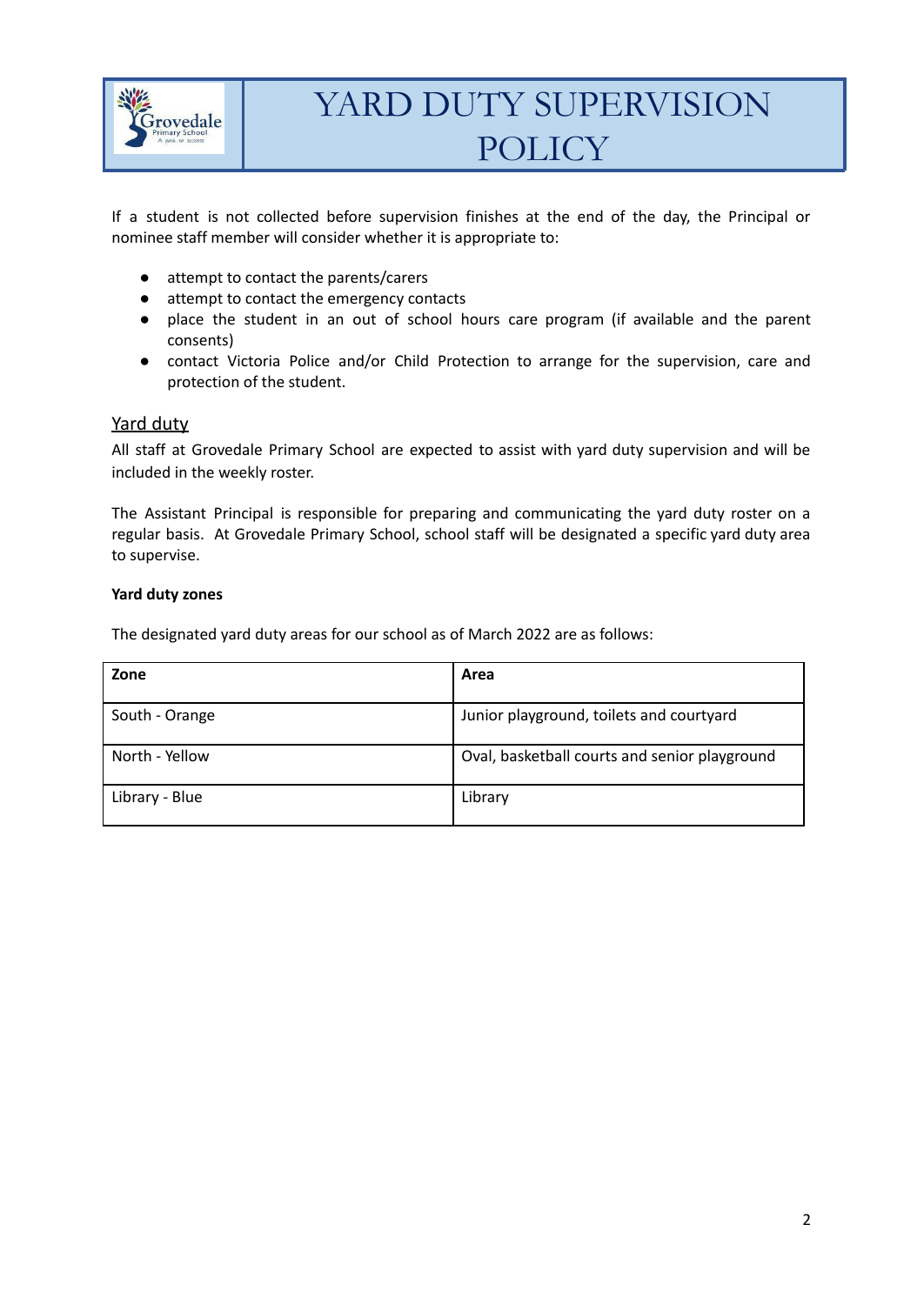



### **Yard duty equipment**

School staff must:

- wear a provided safety/hi-vis vest whilst on yard duty. Safety/hi-vis vests will be stored in the staffroom.
- carry the yard duty first aid bag at all times during supervision. The yard duty first aid bag will be stored in the staffroom.
- Be familiar with the yard duty information pack containing duty information, office cards, student health and safety information stored in the staffroom

Yard duty equipment must be returned after the period of supervision or handed to the relieving staff member.

#### **Yard duty responsibilities**

Staff who are rostered for yard duty must remain in the designated area until they are replaced by a relieving staff member.

During yard duty, supervising school staff must:

● methodically move around the designated zone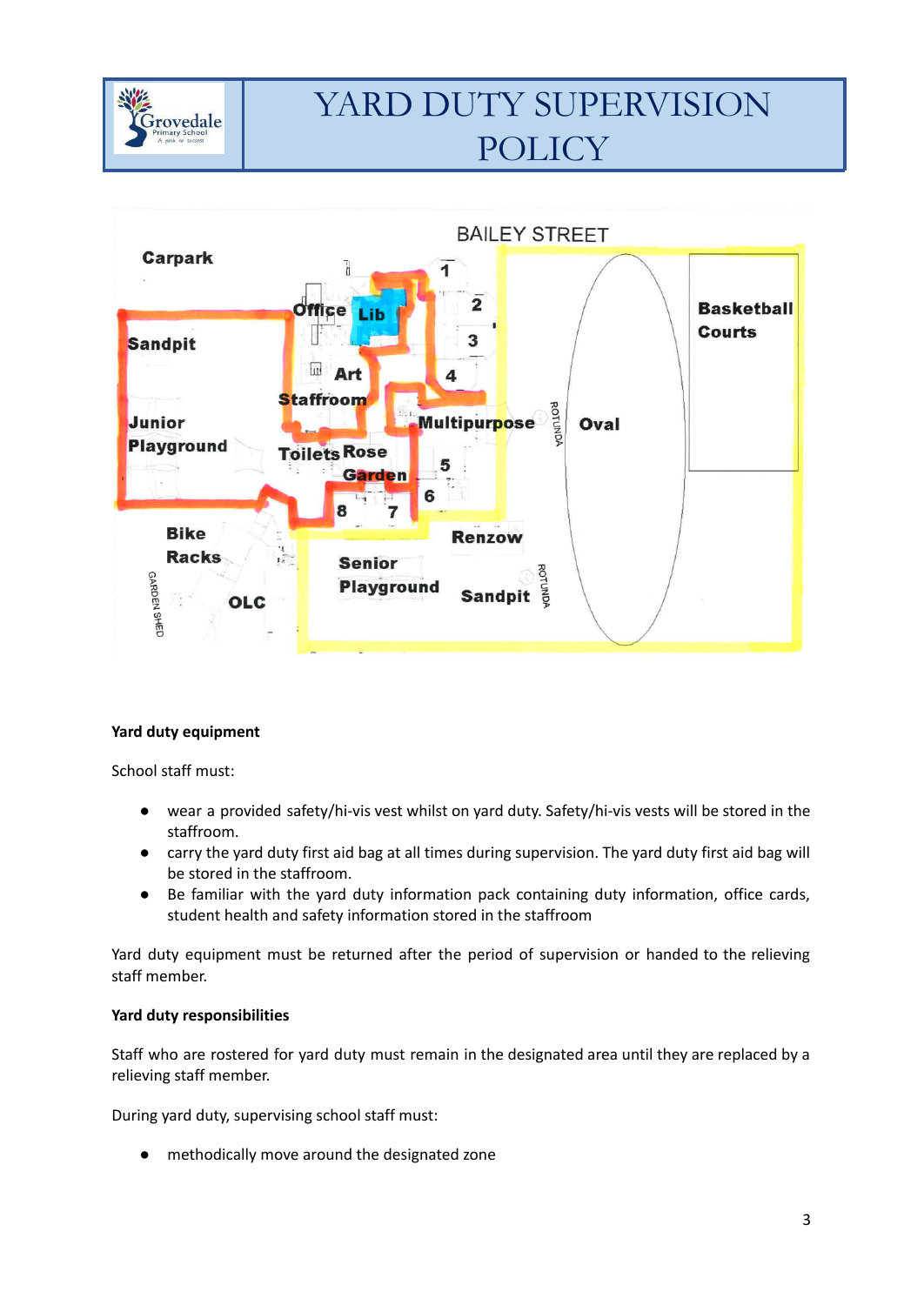

- ensure students remain in their designated year level zones i.e. prep-year 2 and year 3-6 playgrounds and sandpits
- be alert and vigilant
- intervene immediately if potentially dangerous or inappropriate behaviour is observed in the yard
- enforce behavioural standards and implement appropriate consequences for breaches of safety rules, in accordance with any relevant disciplinary measures set out in the school's Student Wellbeing and Engagement policy
- ensure that students who require first aid assistance receive it as soon as practicable
- log any incidents or near misses as appropriate in Sentral.

If being relieved of their yard duty shift by another staff member (for example, where the shift is 'split' into 2 consecutive time periods), the staff member must ensure that a brief but adequate verbal 'handover' is given to the relieving staff member in relation to any issues which may have arisen during the first shift.

If the supervising staff member is unable to conduct yard duty at the designated time, they should contact the Assistant Principal with as much notice as possible prior to the relevant yard duty shift to ensure that alternative arrangements are made.

If the supervising staff member needs to leave yard duty during the allocated time, they should contact the Assistant Principal by phone or by sending students to the office, but should not leave the designated area until the relieving staff member has arrived in the designated area.

If the relieving staff member does not arrive for yard duty, the staff member currently on duty should send a message to the office, and not leave the designated area until a relieving staff member has arrived.

Students will be encouraged to speak to the supervising yard duty staff member if they require assistance during recess or lunchtime. Students are only to approach the office in the case of an emergency or if they have a permission slip from the yard duty teacher.

## Classroom

The classroom teacher is responsible for the supervision of all students in their care during class.

If a teacher needs to leave the classroom unattended at any time during a lesson, they should first contact the front office and see their office buddy for assistance. The teacher should then wait until a replacement staff member has arrived at the classroom before leaving.

### School activities, camps and excursions

The Principal and leadership team are responsible for ensuring that students are appropriately supervised during all school activities, camps and excursions, including when external providers are engaged to conduct part or all of the activity. Appropriate supervision will be planned for school activities, camps and excursions on an individual basis, depending on the activities to be undertaken and the level of potential risk involved.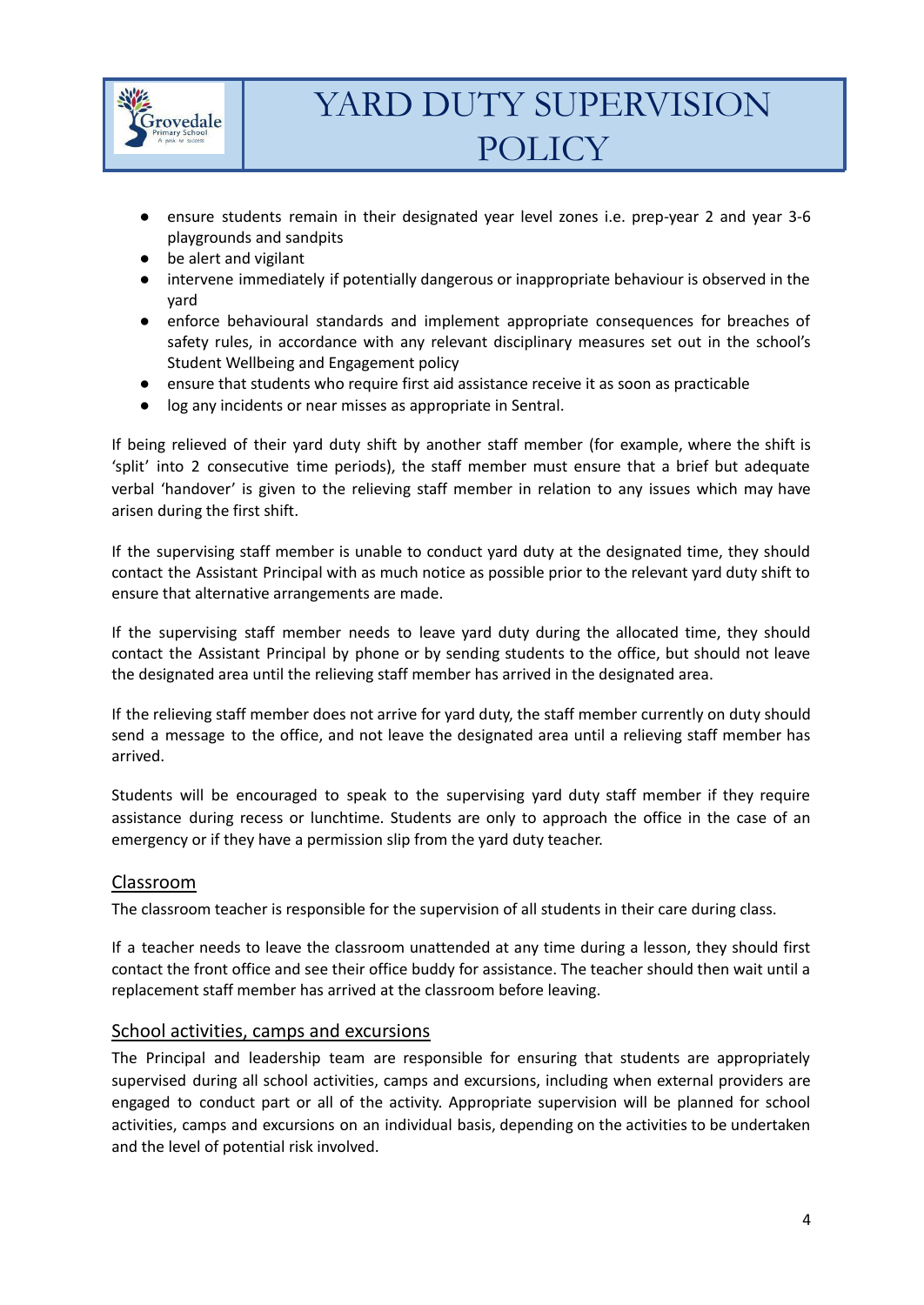

# Digital devices and virtual classroom

Grovedale Primary School follows the Department's Cybersafety and [Responsible](https://www2.education.vic.gov.au/pal/cybersafety/policy) Use of [Technologies](https://www2.education.vic.gov.au/pal/cybersafety/policy) Policy with respect to supervision of students using digital devices.

Grovedale Primary School will also ensure appropriate supervision of students participating in remote and flexible learning environments while on school site. In these cases, students will be supervised in the open learning centre.

While parents are responsible for the appropriate supervision of students accessing virtual classrooms from home:

- student attendance will be monitored by daily check-in with class/cohort SeeSaw/Google classroom
- any wellbeing or safety concerns for the student will be managed in accordance with our usual processes – shared Contact Tracker spreadsheet.

## Students requiring additional supervision support

Sometimes students will require additional supervision, such as students with disabilities or other additional needs. In these cases, the Principal or delegate will ensure arrangements are made to roster additional staff as required. This may include on yard duty, in the classroom or during school activities.

### Supervision of student in emergency operating environments

In emergency circumstances our school will follow our Emergency Management Plan, including with respect to supervision.

In the event of any mandatory period of remote or flexible learning our School will follow the operations guidance issued by the Department.

Students attend the bathroom in pairs during class time, supervised by teachers for brain breaks, recess and lunch.

### **COMMUNICATION**

This policy will be communicated to our school community in the following ways:

- Available at <http://grovedaleps.vic.edu.au/> and in Sentral Portal Documents
- Included in staff induction processes, located on the Grovedale Way, shared Google Drive and administration server
- Discussed at annual staff briefings/meetings
- Included in transition and enrolment packs
- Discussed at parent information sessions
- Reminders in our school newsletter
- Hard copy available from school administration upon request